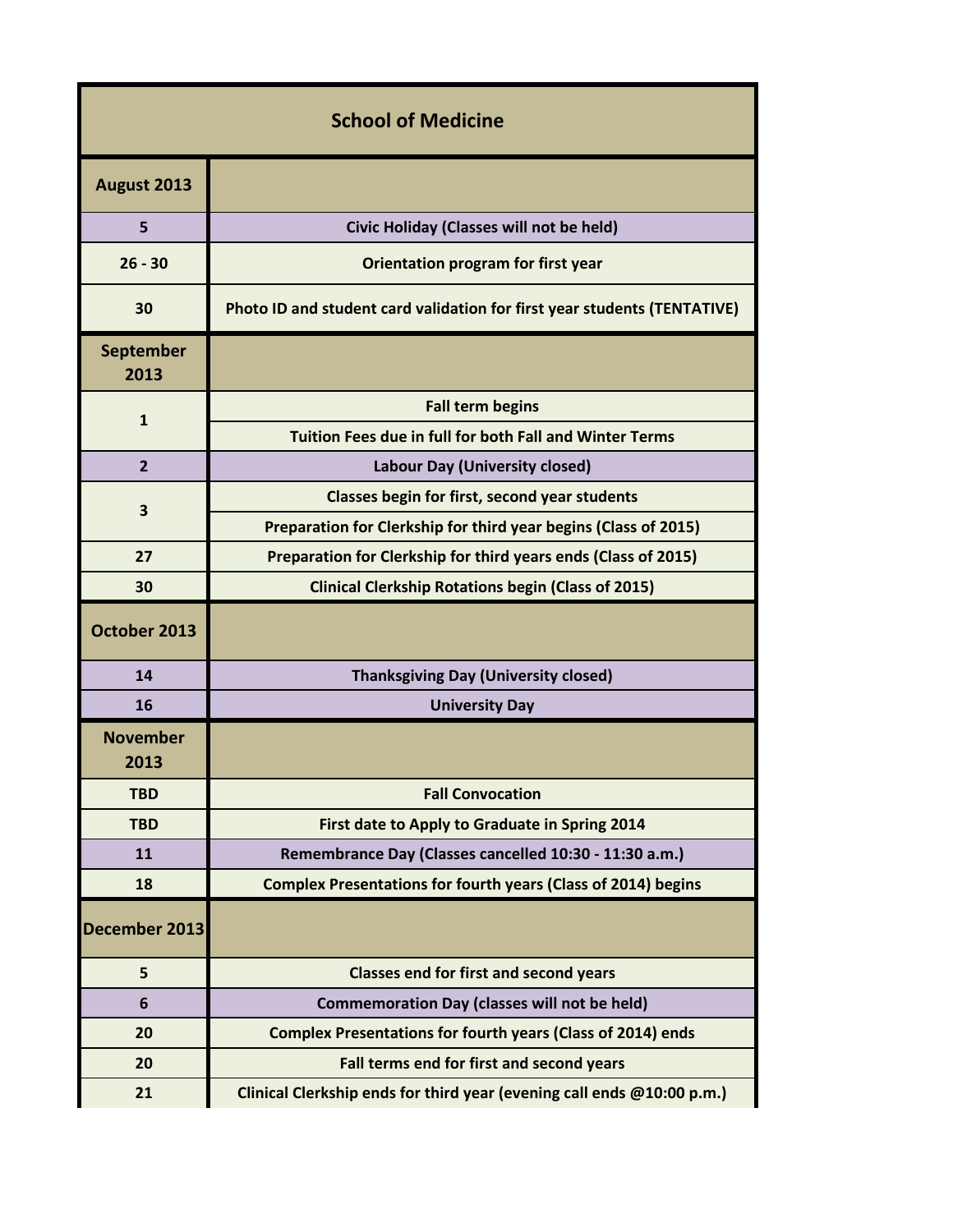| January 2014         |                                                                                        |
|----------------------|----------------------------------------------------------------------------------------|
| $\mathbf{1}$         | <b>New Year's Day (Statutory holiday)</b>                                              |
| $\mathbf{1}$         | <b>Winter Term begins</b>                                                              |
| 6                    | <b>Clerkship resumes for Meds 2014 and 2015</b>                                        |
| 6                    | <b>Classes resume for first and second years</b>                                       |
| 18                   | <b>CaRMS Interview Week for Meds 2014 begins</b>                                       |
| <b>February 2014</b> |                                                                                        |
| $\mathbf{1}$         | <b>Application to Graduate for Meds 2014 begins (TENTATIVE)</b>                        |
| 17                   | <b>Family Day (classes will not be held)</b>                                           |
| 28                   | <b>Classes end for Terms 2A and 4A</b>                                                 |
| <b>March 2014</b>    |                                                                                        |
| $3 - 7$              | Study and evaluation for Terms 2A and 4A                                               |
| $10 - 14$            | Spring Break (Pre-clerkship classes will not be held)                                  |
| 17                   | Term begins for Terms 2B and 4B                                                        |
| 23                   | Clinical Clerkship for MEDS 2014 ends (after overnight call / handover @<br>10:00 a.m. |
| 24                   | Consolidation and readiness for Residency for fourth years (Class of 2014)<br>begins   |
| <b>April 2014</b>    |                                                                                        |
| <b>TBA</b>           | <b>Application to Graduate for MEDS 2014 ends (TENTATIVE)</b>                          |
| 17                   | Consolidation and readiness for Residency for fourth years (Class of 2014)<br>ends     |
| 18                   | <b>Good Friday (University closed)</b>                                                 |
| <b>May 2014</b>      |                                                                                        |
| 16                   | <b>Classes end for first and second years</b>                                          |
| 16                   | Term ends for fourth year (MEDS 2014)                                                  |
| 19                   | Victoria Day (classes will not be held)                                                |
| $20 - 24$            | Study and evaluation for second year students                                          |
| $20 - 30$            | Study and evaluation for first year students                                           |
| 30                   | Term ends for second year students                                                     |